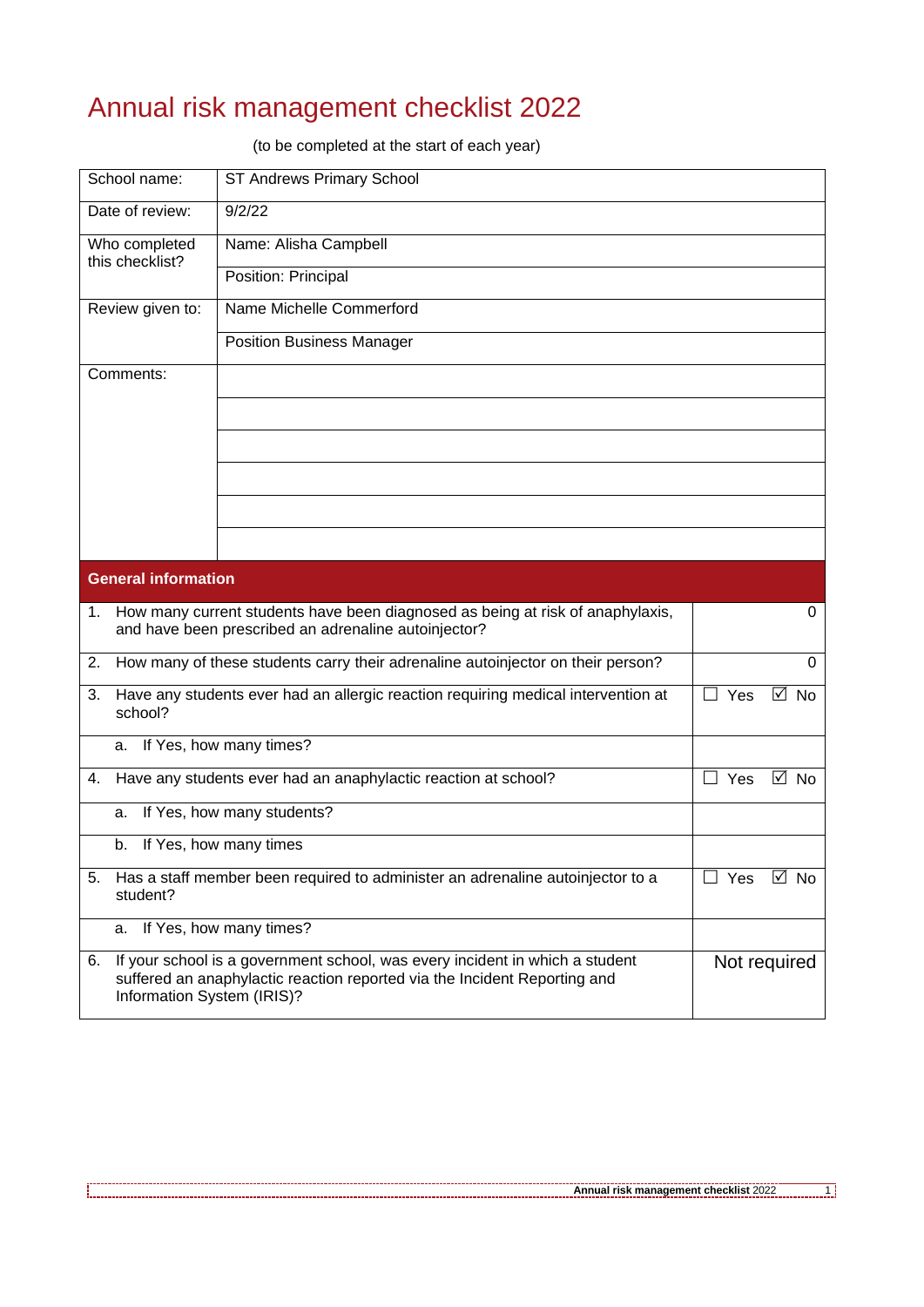| <b>SECTION 1: Training</b>                                                                                                                                                                                                                                                                     |                               |
|------------------------------------------------------------------------------------------------------------------------------------------------------------------------------------------------------------------------------------------------------------------------------------------------|-------------------------------|
|                                                                                                                                                                                                                                                                                                |                               |
| Have all school staff who conduct classes with students who are at risk of<br>7.<br>anaphylaxis successfully completed an approved anaphylaxis management<br>training course, either:                                                                                                          | $\boxtimes$ Yes<br>$\Box$ No  |
| online training (ASCIA anaphylaxis e-training) within the last 2 years, or                                                                                                                                                                                                                     |                               |
| accredited face to face training (22578VIC or 10710NAT) within the last 3<br>$\bullet$<br>years?                                                                                                                                                                                               |                               |
| Does your school conduct twice yearly briefings annually?<br>8.                                                                                                                                                                                                                                | $\boxtimes$ Yes<br>No         |
| If no, please explain why not, as this is a requirement for school registration.                                                                                                                                                                                                               |                               |
| Do all school staff participate in a twice yearly anaphylaxis briefing?<br>9.                                                                                                                                                                                                                  | $\boxtimes$ Yes<br>No         |
| If no, please explain why not, as this is a requirement for school registration.                                                                                                                                                                                                               |                               |
| 10. If you are intending to use the ASCIA Anaphylaxis e-training for Victorian Schools:                                                                                                                                                                                                        | $\boxtimes$ Yes<br>No         |
| Has your school trained a minimum of 2 school staff (School Anaphylaxis<br>a.<br>Supervisors) to conduct competency checks of adrenaline autoinjectors<br>(EpiPen® and Anapen®)?                                                                                                               |                               |
| Are your school staff being assessed for their competency in using<br>b.<br>adrenaline autoinjectors (EpiPen® and Anapen®) within 30 days of<br>completing the ASCIA Anaphylaxis e-training for Victorian Schools?                                                                             | ⊠ Yes<br>No                   |
| <b>SECTION 2: Individual Anaphylaxis Management Plans</b>                                                                                                                                                                                                                                      |                               |
| 11. Does every student who has been diagnosed as being at risk of anaphylaxis and<br>prescribed an adrenaline autoinjector have an Individual Anaphylaxis Management<br>Plan which includes an ASCIA Action Plan for Anaphylaxis completed and signed<br>by a prescribed medical practitioner? | ⊠ Yes<br>No                   |
| 12. Are all Individual Anaphylaxis Management Plans reviewed regularly with parents<br>(at least annually)?                                                                                                                                                                                    | $\boxtimes$ Yes<br>No         |
| 13. Do the Individual Anaphylaxis Management Plans set out strategies to minimise<br>the risk of exposure to allergens for the following in-school and out of class<br>settings?                                                                                                               |                               |
| During classroom activities, including elective classes<br>а.                                                                                                                                                                                                                                  | $\boxtimes$ Yes<br>No         |
| In canteens or during lunch or snack times<br>b.                                                                                                                                                                                                                                               | $\boxtimes$ Yes<br>No         |
| Before and after school, in the school yard and during breaks<br>c.                                                                                                                                                                                                                            | ⊠ Yes<br>$\blacksquare$<br>No |
| For special events, such as sports days, class parties and extra-curricular<br>d.<br>activities                                                                                                                                                                                                | ⊠Yes<br>No                    |
| For excursions and camps<br>е.                                                                                                                                                                                                                                                                 | M Yes<br>No                   |
| Other<br>f.                                                                                                                                                                                                                                                                                    | $\Box$ Yes<br>No              |
| 14. Do all students who carry an adrenaline autoinjector on their person have a copy<br>of their ASCIA Action Plan for Anaphylaxis kept at the school (provided by the<br>parent)?                                                                                                             | <b>Not</b><br>applicable      |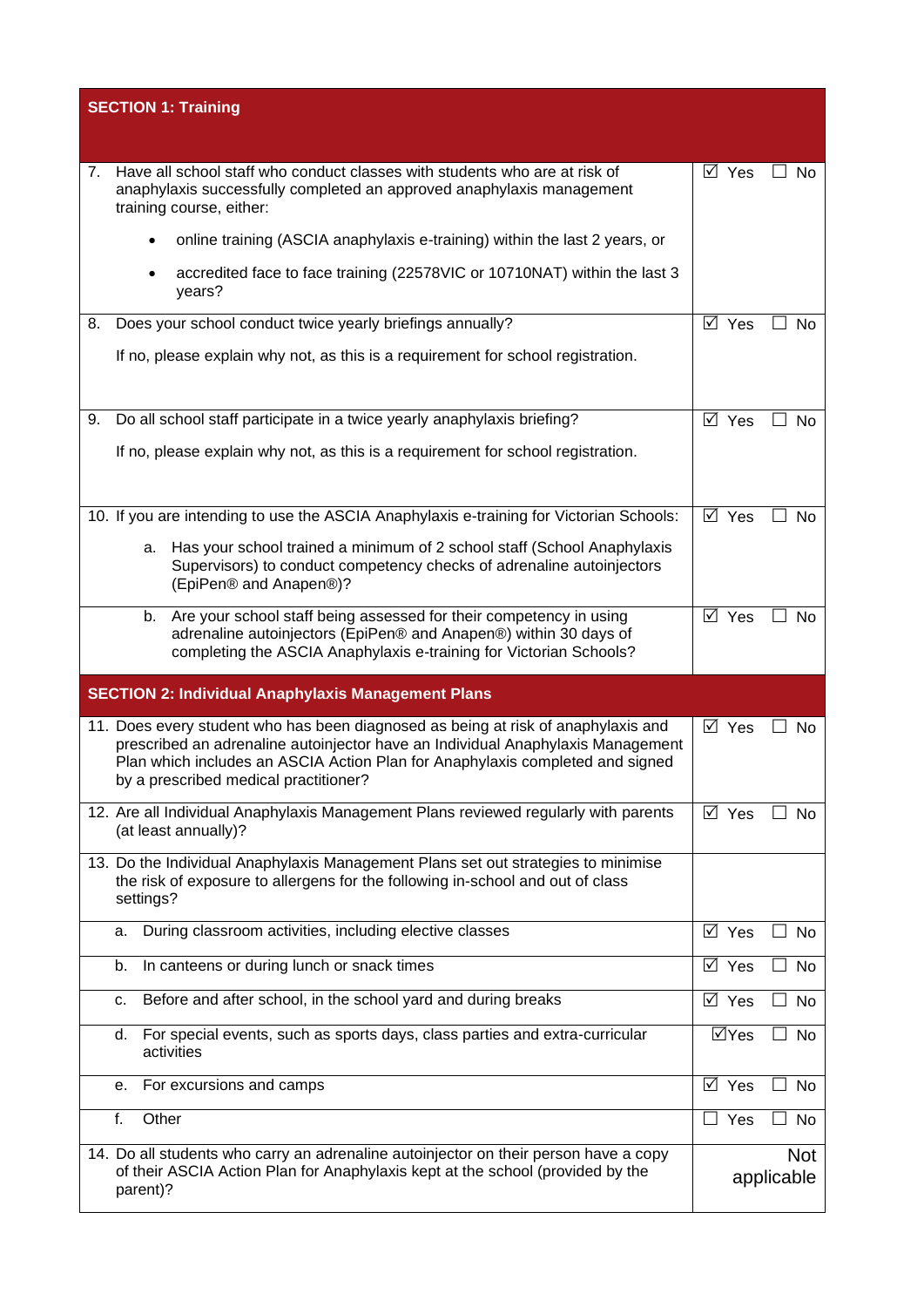| Where are the Action Plans kept?<br>a.                                                                                                                                                                               |                                 | First aide              |  |
|----------------------------------------------------------------------------------------------------------------------------------------------------------------------------------------------------------------------|---------------------------------|-------------------------|--|
|                                                                                                                                                                                                                      |                                 | office and<br>classroom |  |
| 15. Does the ASCIA Action Plan for Anaphylaxis include a recent photo of the<br>student?                                                                                                                             | ⊠ Yes                           | <b>No</b>               |  |
| 16. Are Individual Management Plans (for students at risk of anaphylaxis) reviewed<br>prior to any off site activities (such as sport, camps or special events), and in<br>consultation with the student's parent/s? | ⊠ Yes                           | No<br>$\mathsf{L}$      |  |
| <b>SECTION 3: Storage and accessibility of adrenaline autoinjectors</b>                                                                                                                                              |                                 |                         |  |
| 17. Where are the student(s) adrenaline autoinjectors stored?                                                                                                                                                        |                                 | First aide<br>room      |  |
|                                                                                                                                                                                                                      |                                 |                         |  |
| 18. Do all school staff know where the school's adrenaline autoinjectors for general<br>use are stored?                                                                                                              | $\overline{\boxtimes}$ Yes      | <b>No</b>               |  |
| 19. Are the adrenaline autoinjectors stored at room temperature (not refrigerated) and<br>out of direct sunlight?                                                                                                    | $\boxtimes$ Yes                 | No<br>$\mathsf{L}$      |  |
| 20. Is the storage safe?                                                                                                                                                                                             | ⊠ Yes                           | <b>No</b>               |  |
| 21. Is the storage unlocked and accessible to school staff at all times?                                                                                                                                             | $\Box$ Yes                      | <b>No</b>               |  |
| Comments:                                                                                                                                                                                                            |                                 |                         |  |
| 22. Are the adrenaline autoinjectors easy to find?                                                                                                                                                                   | ⊠ Yes                           | <b>No</b>               |  |
| Comments:                                                                                                                                                                                                            |                                 |                         |  |
| 23. Is a copy of student's individual ASCIA Action Plan for Anaphylaxis kept together<br>with the student's adrenaline autoinjector?                                                                                 | MYes                            | No.                     |  |
| 24. Are the adrenaline autoinjectors and Individual Anaphylaxis Management Plans<br>(including the ASCIA Action Plan for Anaphylaxis) clearly labelled with the<br>student's names?                                  | $\Box$ Yes                      | <b>No</b>               |  |
| 25. Has someone been designated to check the adrenaline autoinjector expiry dates<br>on a regular basis?                                                                                                             | $\overline{\boxtimes}$ Yes      | <b>No</b>               |  |
| Who? Samantha DiBenedetto and Michelle Commerford                                                                                                                                                                    |                                 |                         |  |
| 26. Are there adrenaline autoinjectors which are currently in the possession of the<br>school which have expired?                                                                                                    | $\Box$ Yes                      | ☑<br><b>No</b>          |  |
| 27. Has the school signed up to EpiClub (optional free reminder services)?                                                                                                                                           | Yes<br>$\overline{\phantom{a}}$ | M<br>No                 |  |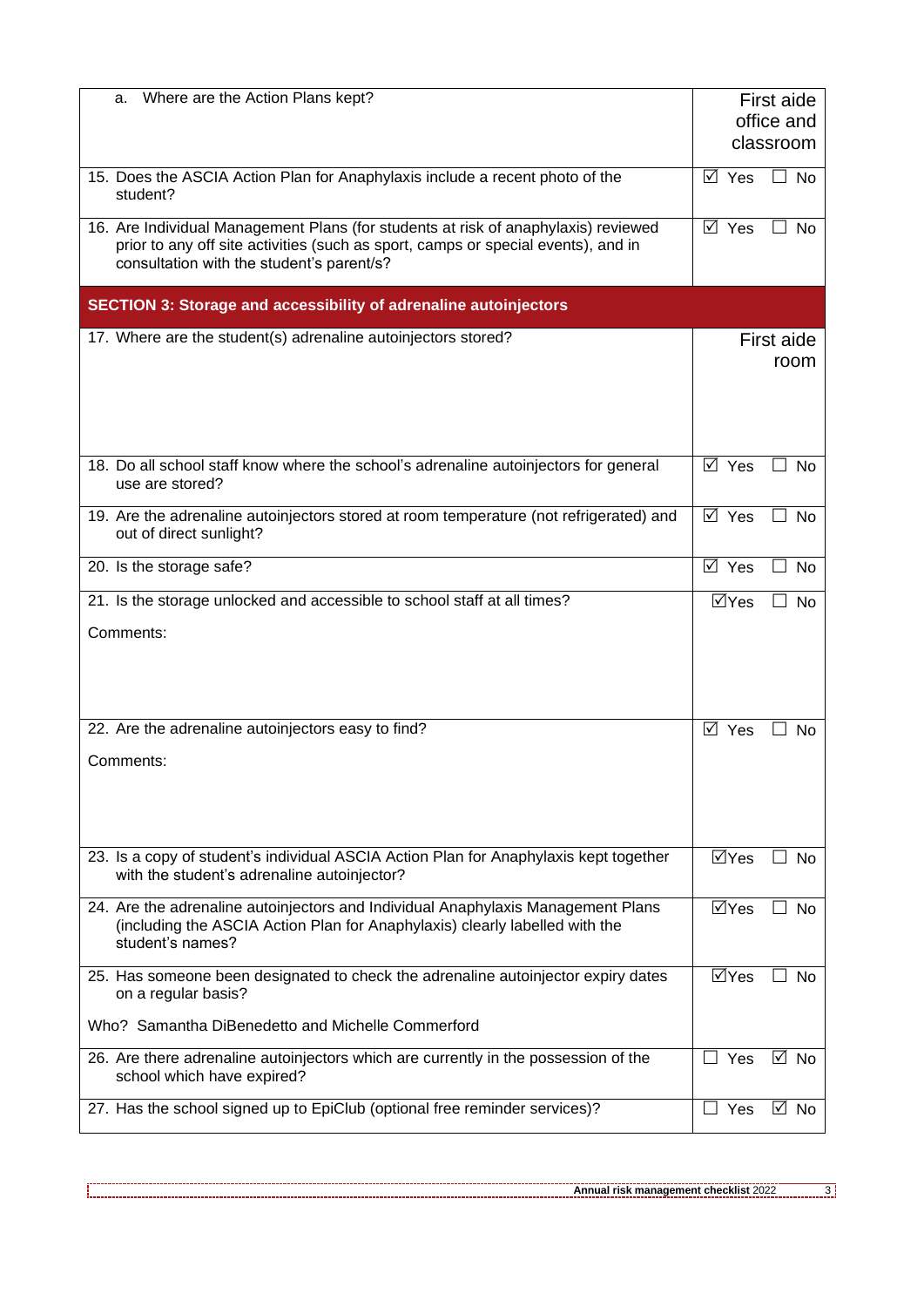| 28. Do all school staff know where the adrenaline autoinjectors, the ASCIA Action<br>Plans for Anaphylaxis and the Individual Anaphylaxis Management Plans are<br>stored?                                                            | $\boxtimes$ Yes            | $\blacksquare$<br><b>No</b> |
|--------------------------------------------------------------------------------------------------------------------------------------------------------------------------------------------------------------------------------------|----------------------------|-----------------------------|
| 29. Has the school purchased adrenaline autoinjector(s) for general use, and have<br>they been placed in the school's first aid kit(s)?                                                                                              | $\boxtimes$ Yes            | No                          |
| 30. Where are these first aid kits located?                                                                                                                                                                                          |                            |                             |
| In the first aide room and classrooms                                                                                                                                                                                                |                            |                             |
| Do staff know where they are located?                                                                                                                                                                                                | $\Box$ Yes                 | <b>No</b>                   |
| 31. Is the adrenaline autoinjector for general use clearly labelled as the 'General Use'<br>adrenaline autoinjector?                                                                                                                 | ⊠ Yes                      | $\blacksquare$<br><b>No</b> |
| 32. Is there a register for signing adrenaline autoinjectors in and out when taken for<br>excursions, camps etc?                                                                                                                     | $\boxtimes$ Yes            | No                          |
| <b>SECTION 4: Risk Minimisation strategies</b>                                                                                                                                                                                       |                            |                             |
| 33. Have you done a risk assessment to identify potential accidental exposure to<br>allergens for all students who have been diagnosed as being at risk of<br>anaphylaxis?                                                           |                            | No students<br>diagnosed    |
| 34. Have you implemented any of the risk minimisation strategies in the Anaphylaxis<br>Guidelines? If yes, list these in the space provided below. If no please explain why<br>not as this is a requirement for school registration. |                            | No students<br>diagnosed    |
| 35. Are there always sufficient school staff members on yard duty who have current<br>Anaphylaxis Management Training?                                                                                                               | $\boxtimes$ Yes            | No                          |
| <b>SECTION 5: School management and emergency response</b>                                                                                                                                                                           |                            |                             |
| 36. Does the school have procedures for emergency responses to anaphylactic<br>reactions? Are they clearly documented and communicated to all staff?                                                                                 | ⊠ Yes                      | No                          |
| 37. Do school staff know when their training needs to be renewed?                                                                                                                                                                    | ⊠Yes                       | No                          |
| 38. Have you developed emergency response procedures for when an allergic<br>reaction occurs?                                                                                                                                        | ⊠ Yes                      | No                          |
| In the class room?<br>a.                                                                                                                                                                                                             | ⊠Yes                       | No                          |
| In the school yard?<br>b.                                                                                                                                                                                                            | $\overline{\boxtimes}$ Yes | No                          |
| In all school buildings and sites, including gymnasiums and halls?<br>c.                                                                                                                                                             | ⊠Yes                       | No                          |
| At school camps and excursions?<br>d.                                                                                                                                                                                                | ⊠ Yes                      | No                          |
| On special event days (such as sports days) conducted, organised or attended<br>е.<br>by the school?                                                                                                                                 | $\overline{M}$ Yes         | No                          |
| 39. Does your plan include who will call the ambulance?                                                                                                                                                                              | ⊠ Yes                      | No                          |
| 40. Is there a designated person who will be sent to collect the student's adrenaline<br>autoinjector and individual ASCIA Action Plan for Anaphylaxis?                                                                              | Yes<br>$\Box$              | ⊡ No                        |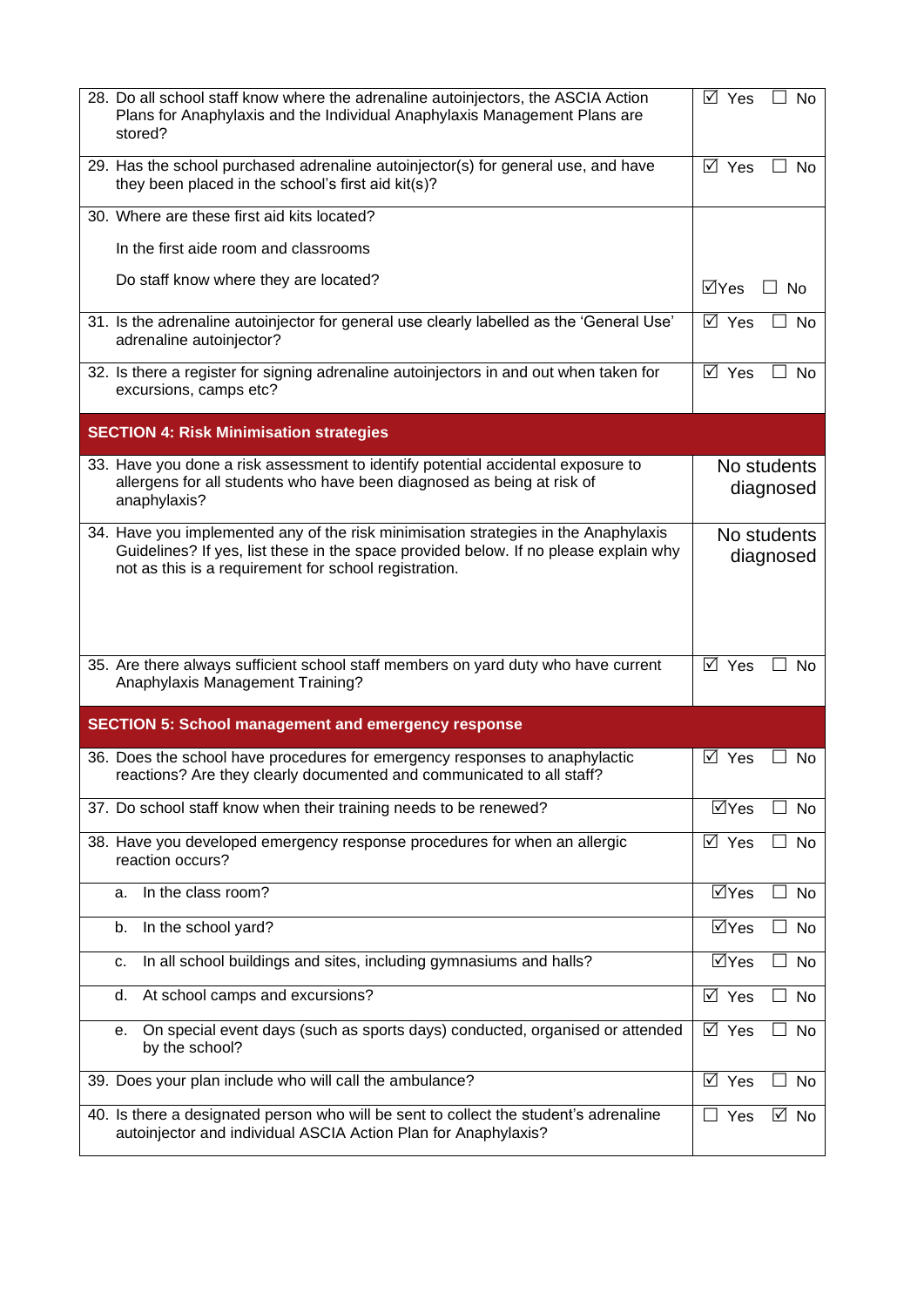| 41. Have you checked how long it takes to get an individual's adrenaline autoinjector<br>and corresponding individual ASCIA Action Plan for Anaphylaxis to a student<br>experiencing an anaphylactic reaction from various areas of the school including:                                                             |                             | $\Box$<br><b>No</b>                   |
|-----------------------------------------------------------------------------------------------------------------------------------------------------------------------------------------------------------------------------------------------------------------------------------------------------------------------|-----------------------------|---------------------------------------|
| The class room?<br>a.                                                                                                                                                                                                                                                                                                 | $\overline{\mathsf{Y}}$ Yes | $\overline{\phantom{a}}$<br>No        |
| The school yard?<br>b.                                                                                                                                                                                                                                                                                                |                             | <b>No</b><br>$\blacksquare$           |
| The sports field?<br>c.                                                                                                                                                                                                                                                                                               | ⊠Yes                        | <b>No</b>                             |
| The school canteen?<br>d.                                                                                                                                                                                                                                                                                             | $\Box$ Yes                  | No                                    |
| 42. On excursions or other out of school events is there a plan for who is responsible<br>for ensuring the adrenaline autoinjector(s) and Individual Anaphylaxis<br>Management Plans (including the ASCIA Action Plan) and the adrenaline<br>autoinjector for general use are correctly stored and available for use? |                             | <b>No</b><br>$\overline{\phantom{a}}$ |
| 43. Who will make these arrangements during excursions?                                                                                                                                                                                                                                                               |                             |                                       |
| Principal                                                                                                                                                                                                                                                                                                             |                             |                                       |
| 44. Who will make these arrangements during camps?                                                                                                                                                                                                                                                                    |                             |                                       |
| Principal                                                                                                                                                                                                                                                                                                             |                             |                                       |
| 45. Who will make these arrangements during sporting activities?                                                                                                                                                                                                                                                      |                             |                                       |
| Principal                                                                                                                                                                                                                                                                                                             |                             |                                       |
| 46. Is there a process for post-incident support in place?                                                                                                                                                                                                                                                            | $\overline{\boxtimes}$ Yes  | <b>No</b>                             |
| 47. Have all school staff who conduct classes attended by students at risk of<br>anaphylaxis, and any other staff identified by the principal, been briefed by<br>someone familiar with the school and who has completed an approved<br>anaphylaxis management course in the last 2 years on:                         |                             |                                       |
| The school's Anaphylaxis Management Policy?<br>a.                                                                                                                                                                                                                                                                     | $\overline{\text{M}}$ Yes   | П<br><b>No</b>                        |
| The causes, symptoms and treatment of anaphylaxis?<br>b.                                                                                                                                                                                                                                                              | ⊠Yes                        | No                                    |
| The identities of students at risk of anaphylaxis, and who are prescribed an<br>с.<br>adrenaline autoinjector, including where their medication is located?                                                                                                                                                           | ⊠ Yes                       | No                                    |
| How to use an adrenaline autoinjector, including hands on practice with a<br>d.<br>trainer adrenaline autoinjector?                                                                                                                                                                                                   | $\boxtimes$ Yes             | No                                    |
| The school's general first aid and emergency response procedures for all in-<br>е.<br>school and out-of-school environments?                                                                                                                                                                                          | $\Box$ Yes                  | No<br>$\mathsf{L}$                    |
| f.<br>Where the adrenaline autoinjector(s) for general use is kept?                                                                                                                                                                                                                                                   | ⊠ Yes                       | No                                    |
| Where the adrenaline autoinjectors for individual students are located<br>g.<br>including if they carry it on their person?                                                                                                                                                                                           | ⊠ Yes                       | No                                    |
| <b>SECTION 6: Communication Plan</b>                                                                                                                                                                                                                                                                                  |                             |                                       |
| 48. Is there a Communication Plan in place to provide information about anaphylaxis<br>and the school's policies?                                                                                                                                                                                                     |                             |                                       |
| To school staff?<br>а.                                                                                                                                                                                                                                                                                                | $\boxtimes$ Yes             | No                                    |
| To students?<br>b.                                                                                                                                                                                                                                                                                                    | ⊠ Yes                       | No                                    |